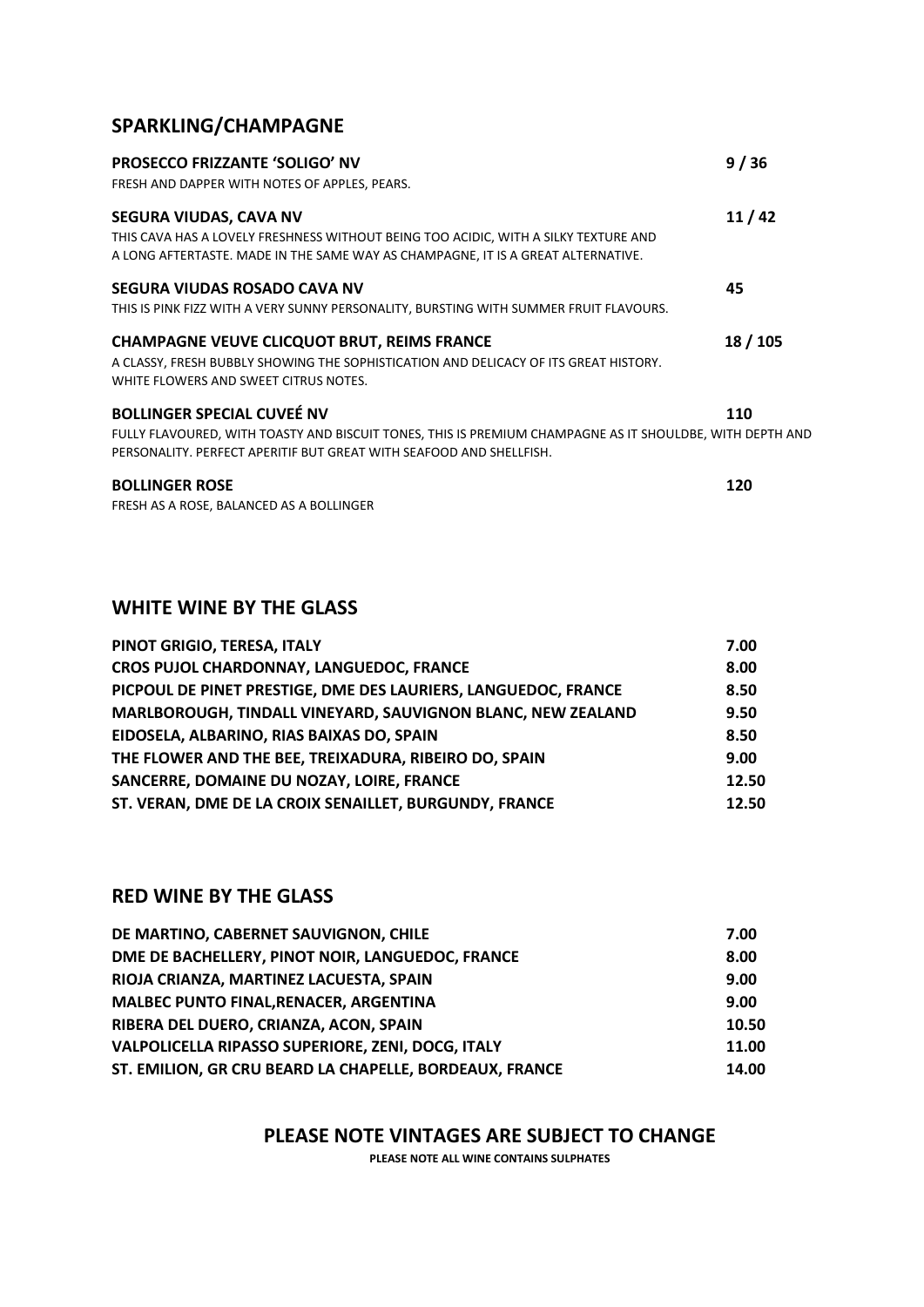### **SPECIAL SELECT WINES & CORAVIN**

#### **WHITE**

| CAKEBREAD CELLARS, CHARDONNAY, CALIFORNIA 2018                    | 95. |
|-------------------------------------------------------------------|-----|
| SAINT- AUBIN, PREMIER CRU, PHILIPPE COLIN, 2018                   | 105 |
| <b>CHABLIS PREMIER CRU, FORCHAUME, ALBERT PIC, BURGUNDY, 2016</b> | 80  |

#### **RED**

| <b>CHATEAU PHELAN SEGUR, ST. ESTEPHE, 2016</b>          | 125     |
|---------------------------------------------------------|---------|
| CHÂTEAU COS D'ESTOURNEL, ST.ESTEPHE, 2003/2006          | 230/150 |
| CHÂTEAU LYNCH BAGES, PAUILLAC 2005/2009                 | 550/490 |
| <b>RAUZAN - SEGLA MARGAUX 2012</b>                      | 195     |
| <b>CHATEAU CANON, ST.EMILION, 2005</b>                  | 365     |
| <b>CHATEAU CALON SEGUR ST ESTEPHE 2009</b>              | 255     |
| CAKEBREAD CELLARS, CABERNET SAUVIGNON, CALIFORNIA, 2018 | 135     |
| OTHELLO BY DOMINUS, NAPA VALLEY, CALIFORNIA, 2014       | 110     |

#### **CORAVIN 175ml**

Enjoy some of our select range by the glass with the Coravin wine system.

#### **WHITE**

| <b>CHABLIS PREMIER CRU, FORCHAUME, ALBERT PIC, BURGUNDY, 2017</b> | 18 |
|-------------------------------------------------------------------|----|
| SAINT- AUBIN. PREMIER CRU. PHILIPPE COLIN. 2018                   | 30 |
| CAKEBREAD CELLARS. CHARDONNAY. CALIFORNIA. 2018                   | 26 |

#### **RED**

| RIOJA GRANJA RESERVA. REMELLURI. 2013                   |    |
|---------------------------------------------------------|----|
| CAKEBREAD CELLARS. CABERNET SAUVIGNON. CALIFORNIA. 2018 | 34 |
| <b>BAROLO, CASTIGLIOME VIETTI, 2017</b>                 | 34 |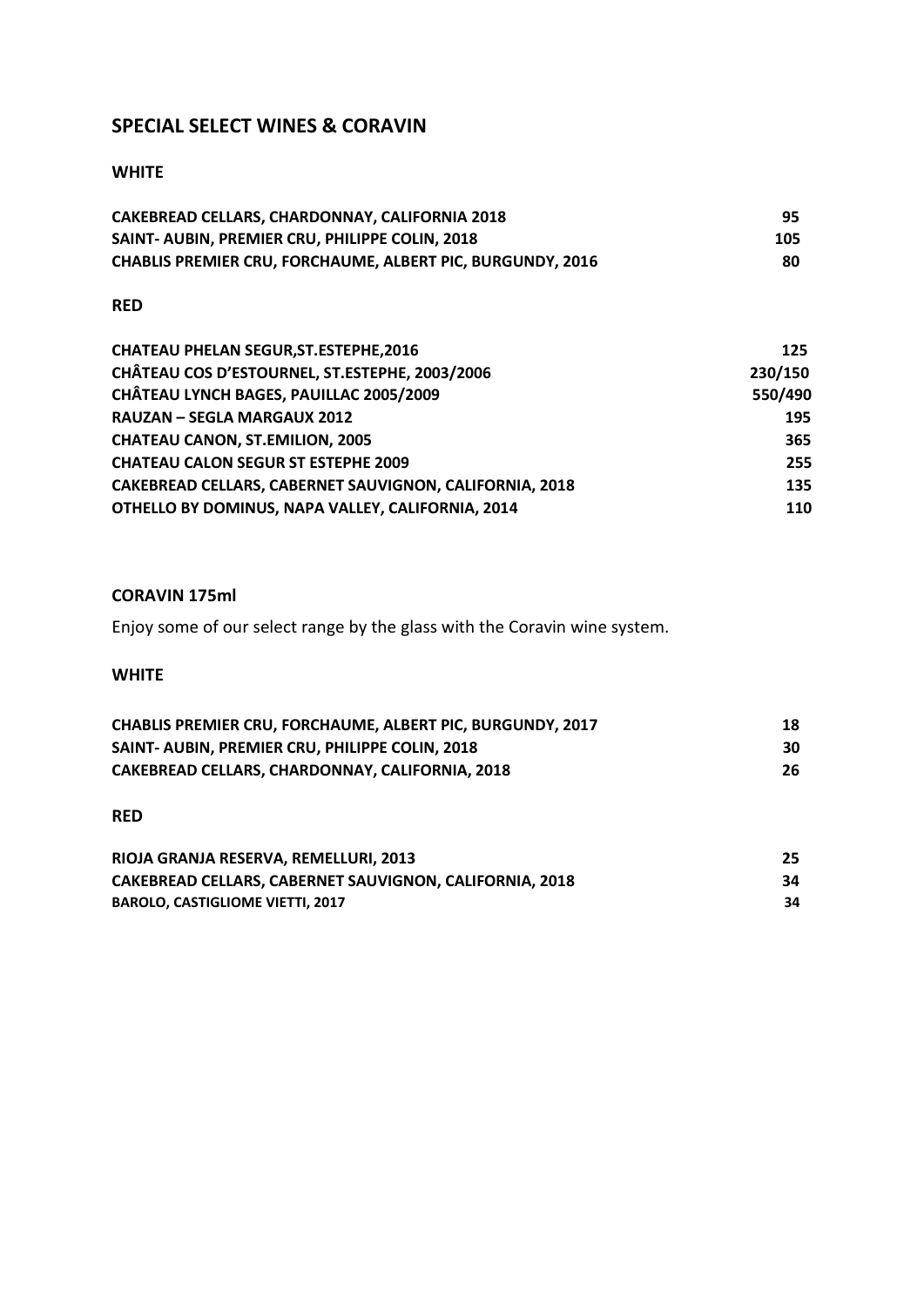#### **WHITE WINE**

### **SPAIN**

| EIDOSELA, ALBARINO, RIAS BAIXAS DO, 2021<br>AROMAS OF CITRUS AND APPLE. TEXTURED AND OPULENT APRICOT ON THE PALATE YET CLEANED UP PERFECTLY | 40 |
|---------------------------------------------------------------------------------------------------------------------------------------------|----|
| BY THE REFRESHING ZING. STEELY, LEAN AND MOUTH-WATERING FINISH                                                                              |    |
| THE FLOWER AND THE BEE, TREIXADURA, RIBEIRO DO, 2020                                                                                        | 43 |
| 100% TREIXADURA. ONE OF OUR FAVOURITE WINES. FULL FLAVOURED WHITE WITH PEACH, HERB AND PEAR NOTES.                                          |    |
| VERY FRESH WITH A LOVELY MOUTH FEEL. ALBARINO FANS WILL LIKE THIS GREAT SPANISH WHITE.                                                      |    |
| <b>VEIGA DA PRINCESSA, ALBARINO, 2021</b>                                                                                                   | 46 |
| PALE YELLOW WITH GREEN TINTS. AROMATIC NOTES OF CITRUS & WHITE FLESHED FRUIT; APRICOTS, YELLOW PLUMS,                                       |    |
| GOLDEN APPLES. A PREMIUM ALBARINO                                                                                                           |    |
| GODELLO, LOURO, DO BOLO, RAFAEL PALACIOS, VALDEORRAS, 2020                                                                                  | 52 |
| CRUSHED LIME, CITRUS PITH, WHITE FLOWERS, AND A BEAUTIFUL SALINITY ALL GIVE A WAY TO A MEDIUM BODY.                                         |    |
| <b>TAGANAN BLANCO, ENVINATE, TENERIFE, 2017</b>                                                                                             | 49 |
| SMOKY AND SALTY WITH NOSE OF LIME AND YELLOW APPLES. IT IS RICH AND COMPLEX ON THE PALETTE.                                                 |    |
| VINA TONDONIA, VIURA/MALVASIA, RIOJA, SPAIN, 2010                                                                                           | 72 |
| DELICATE AND COMPLEX NOSE, WHITE FRUITS, PEAR AND HONEYSUCKLE, MINERAL NOTES AND HINTS OF OAK<br><b>AND HONEY</b>                           |    |
|                                                                                                                                             |    |

# **ITALY**

| LINTEO. INZOLIA. CANTINE FRANCESCO MININI. SICILY 2021                                              | 29 |
|-----------------------------------------------------------------------------------------------------|----|
| LOVELY FRESH AROMA OF WHITE AND CITRUS FRUITS, GOOD ACIDITY MAKES THIS WINE AN EXCELLENT FOOD WINE. |    |
| PINOT GRIGIO. VILLA TERESA. 2021                                                                    | 32 |
| LIGHT, FRESH, CRISP AND VERY EASY-DRINKING, EXACTLY WHAT PINOT GRIGIO SHOULD BE.                    |    |

### **PORTUGAL**

| XISTO ILIMITADO. WHITE LUIS SEABRA. 2020                                                 | 49 |
|------------------------------------------------------------------------------------------|----|
| A FIELD BLEND OF LOCAL VARIETIES SHOWS A LITTLE FRESH AND RIPE STONE FRUIT               |    |
| FP BRANCO. FILLIPA PATO. DO BAIRRADA. 2020                                               | 40 |
| BICAL AND ARINTO BLEND. THE PALATE IS REFINED. RELATIVELY                                |    |
| SMOOTH AND HAS PRESENT MINERALITY. FRUIT DRIVEN AND REFRESHING WITH A LINGERING ACIDITY. |    |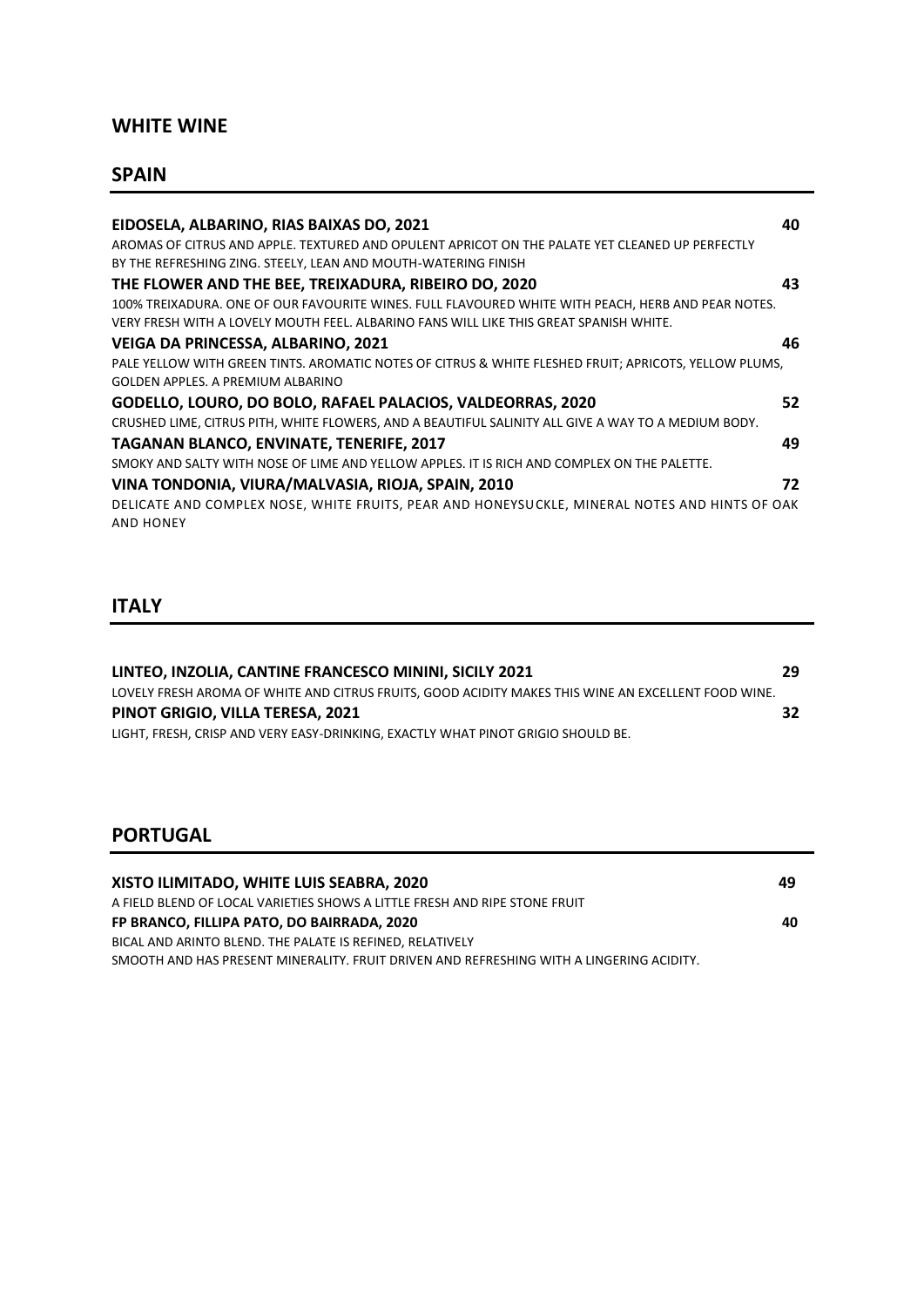| PICPOUL DE PINET PRESTIGE, DOMAINE DES LAURIERS, LANGUEDOC, 2020                                       | 37  |
|--------------------------------------------------------------------------------------------------------|-----|
| CRISP AND LIVELY WITH MELON & CITRUS FRUIT, BALANCED BY ACACIA AND WEIGHTY STONE FRUITS ON THE PALATE. |     |
| DOMAINE LES YEUSES, VERMENTINO, 2019                                                                   | 35  |
| CRISP AND FRESH WITH AROMATIC STONE FRUIT & A BALANCED AND CLEAN FINISH                                |     |
| LE COIN DE PARADIS, CROS-PUJOL, CHARDONNAY, IG PAYS D'OC (FAUGERES), 2020                              | 39  |
| AROMATIC AND FRESH, RICH AND ROUND, GREAT FINESSE ON THE NOSE AND ON THE PALATE WITH COMPLEX           |     |
| AROMAS OF PRESERVED FRUIT. PEACHES AND APRICOT SYRUP AND A SUBTLE HINT OF VANILLA. A GREAT             |     |
| EXAMPLE OF A VERY WELL-MADE CHARDONNAY THAT DOESN'T RELY ON OAK TO SHINE.                              |     |
| COTE DE DURAS, SAUVIGNON BLANC, DOMAINE DES ALLEGRETS, 2018                                            | 32  |
| FROM THE SOUTH OF BORDEAUX, A RIPE SAUVIGNON FULL OF INTENSITY AND FRESHNESS.                          |     |
| LES HAUTS DE MONTERALS, CHARDONNAY, FUT DE CHENE, 2018                                                 | 39  |
| AN OAKED CHARDONNAY WITH A CREAMY BURGUNDY TEXTURE & TROPICAL FRUIT FROM THE MED!                      |     |
| SANCERRE, DOMAINE DU NOZAY, LOIRE VALLEY, 2020                                                         | 55  |
| A SUBTI E AND FLEGANT WINE MADE BY A TALENTED WINEMAKER. A GREAT EXAMPLE OF A REAL SANCERRE            |     |
| AND GREAT REPRESENTATION OF A CLASSY LOIRE SAUVIGNON.                                                  |     |
| SAINT VERAN, DOMAINE DE LA CROIX SENAILLET, BURGUNDY, (ORGANIC), 2020                                  | 55  |
| INTENSE, MINERAL, WITH A GREAT SELECTION OF CITRUS AND PASSION FRUIT, A CHARDONNAY AT ITS              |     |
| <b>BEST - ORGANIC.</b>                                                                                 |     |
| PREMIER CRU, SAINT-AUBIN, LE CHARMOIS, PHILLIPE COLIN, 2018                                            | 105 |
| A TINY ALLOCATION FROM THE LEGENDARY PHILIPPE CHARLOPIN, A RICH AND COMPLEX PULIGNY, IT IS             |     |
| CERTAINLYWORTH A GRAND CRU!                                                                            |     |
| SAINT ROMAIN, MARK HAISMA, WHITE BURGUNDY, 2018                                                        | 75  |
| IT IS PALE GOLD FLECKED WITH GREEN. ITS NOSE RANGES THROUGH LIME AND WHITE FLOWERS WITH MINERAL        |     |
| GRACE NOTES. IN THE MOUTH, IT HAS GOOD MINERALITY, WHICH TIME WILL MAKE SMOOTHER AND MELLOWER          |     |

### **NEW WORLD**

| SAUVIGNON BLANC. TINDALL VINEYARD. MARLBOROUGH. NEW ZEALAND. 2021                                  | 45  |
|----------------------------------------------------------------------------------------------------|-----|
| TEXTBOOK SAUVIGNON FROM MARLBOROUGH.                                                               |     |
| CAKEBREAD CELLARS, CHARDONNAY, CALIFORNIA, 2018                                                    | 105 |
| ONE OF THE GREAT NAMES IN NAPA, THIS CHARDONNAY DISPLAYS NOTES OF FRESH APPLE, PEAR & MELON FRUIT. |     |

# **AUSTRIA / GERMANY**

| OTT AM BERG. GRUNER VELTLINER. 2020                                                  | 47 |
|--------------------------------------------------------------------------------------|----|
| LIGHT IN TEXTURE AND VERY FRESH. ORGANICALLY FARMED FROM SOILS IN FEUERS BRUNN       |    |
| CAI RIESLING. IMMICH – BATTERIEBERG . KABINNET 2020                                  | 45 |
| A CRISPY, CRUNCHY, WELL BALANCED, DRY RIESLING FROM MULTIPLE SOURCES ALONG THE MOSEL |    |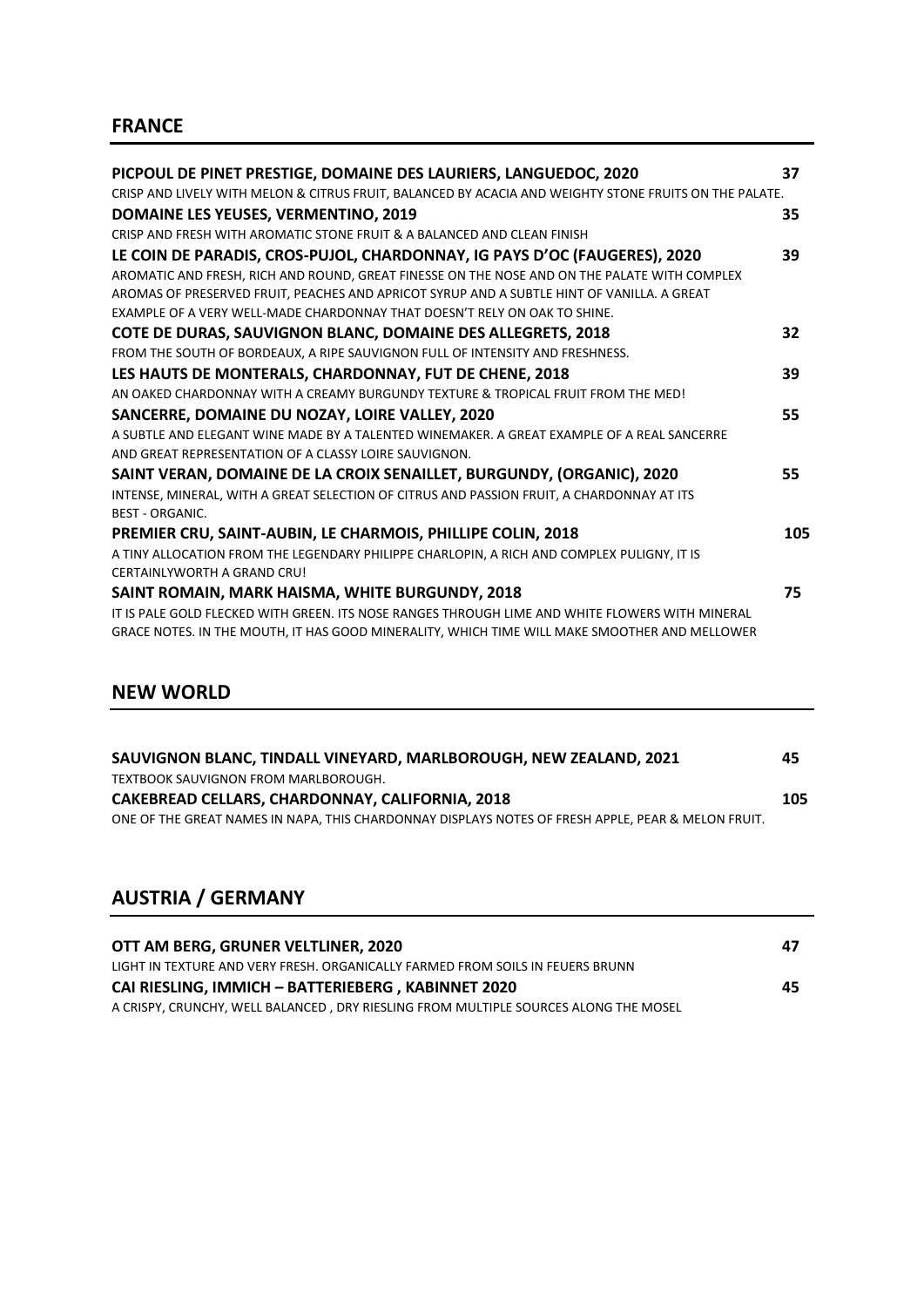| RIOJA, CRIANZA, MARTINEZ LACUESTA, 2018                                                                   | 44  |
|-----------------------------------------------------------------------------------------------------------|-----|
| RED FRUITS, OAK AND SWEET SPICES. CLASSIC RIOJA CRIANZA STYLE, FLAVOURFUL AND FRESH. PERFECT WITH         |     |
| <b>CHARGRILLED RED MEATS.</b>                                                                             |     |
| <b>VERMELL, VALENCIA DO, (ORGANIC), 2020</b>                                                              | 39  |
| GARNACHA TINTORERA BASED BLEND WITH 30% MONASTRELL. AGED IN AMPHORAE FOR 6 MONTHS.                        |     |
| THE PALATE IS VERY BALANCED AND WITH VERY FINE TANNINS. IT ENDS CLEAN AND VERY TASTY.                     |     |
| ALBAHRA, ENVINATE, GARNACHA TINTORERA, CASTILLA LA MANCHA, 2020                                           | 45  |
| A BRILLIANT OF WINE FROM TRAILBLAZING NEW PRODUCERS IN SPAIN. FRAGRANT, PURE AND FULL OF FLAVOUR          |     |
| BUT MOST OF ALL TRUE TO ITS ORIGIN AND TERROIR. SOUR CHERRY, RED BERRIES COME FORWARD ON THE PALATE.      |     |
| MEDIUM BODY WITH A FRESH LINGERING FINISH. IDEAL WITH GRILLED MEATS.                                      |     |
| RIBERA DEL DUERO, CRIANZA, ACON, 2018                                                                     | 49  |
| SWEET SPICES AND FRUIT LIQUEUR NOTES, SILKY AND POWERFUL WITH A LONG AND MINERAL FINISH.                  |     |
| GUIMARO, MENCIA, RIBEIRA SACRA, 2019                                                                      | 42  |
| RIBEIRA SACRA, HEROIC VITICULTURE IN STEP SLOPES WITH SCHIST AND GRANITIC SOIL. WILD BERRIES, FLOWERS AND |     |
| HERBS, BRIGHT ACIDITY AND SALINE CHARACTER.                                                               |     |
| QUINTA MILU LA COMETA, RIBERA DEL DUERO, 2020                                                             | 52  |
| A MEDIUM TO FULL BODIED WITH DENSE YOUTHFUL BLACK FRUITS, SAVOURY SPICE AND HINTS OF BLACK OLIVE.         |     |
| THE RICH FRUIT IS WELL BALANCED BY BRIGHT ACIDITY THAT GIVES THE WINE REAL FRESHNESS.                     |     |
| RIOJA RESERVA, REMELLURI, 2014                                                                            | 60  |
| FROM THE TELMO RODRIGUEZ FAMILY ESTATE IN RIOJA. RIPE FRUIT AND ROUND TANNINS. THIS STUNNING EXAMPLE      |     |
| OF BIG RIOJA IS SPICY WITH CREAMY OAK. A COMPLEX AND LONG FINISH                                          |     |
| RIOJA RESERVA, VINA TONDONIA, 2009                                                                        | 90  |
| AGED IN FRENCH OAK BARRELS, SMOOTH AND ROBUST RIOJA AT ITS BEST. VERY ELLEGANT. OAK, VANILLA,             |     |
| STRAWBERRIES, TOBACCO AND CHOCOLATE                                                                       |     |
| RIOJA GRAN RESERVA, REMELLURI, 2012                                                                       | 99  |
| BIG BROTHER OF THE RESERVA, POWERFUL WINE WITH LONG FINISH. DEFINITIVELY FOR RIOJA CONNOISSEUR.           |     |
| FLOR DE PINGUS, RIBERA DEL DUERO, DOMINIO DE PINGUS, 2018                                                 | 155 |
| THE NOSE IS VERY HARMONIOUS. SILKY ON THE PALATE WITH REFINED                                             |     |
| TANNINS, RIPE BUT SUAVE AND WITH ENOUGH FRESHNESS                                                         |     |

#### **PORTUGAL**

| FILIPA PATO, BAGA, BAIRRADA, 2020                                                               | 42 |
|-------------------------------------------------------------------------------------------------|----|
| FRUITY AND FRESH, WITH BALSAMIC NOTES FROM THE BAGA GRAPE AND TANNINS VERY WELL INTEGRATED      |    |
| WITH ITS LIVELY ACIDITY                                                                         |    |
| QUINTA DA PELLADA, ALVARO CASTRO, DAO, 2018                                                     | 42 |
| AN INTRIGUING BLEND OF INDIGENOUS GRAPE VARIETIES (ALFROCHEIRO, TOURIGA-NATIONAL, TINTA RORIZ   |    |
| (AKA TEMPRANILLO) AND JAEN). A STUNNING ELEGANT RED. INTENSE AROMAS OF FRUIT OF THE FOREST AND  |    |
| CHERRIES, VANILLA AND SOME SUBTLE LIQUORICE SPICE.                                              |    |
| ESPORAO RESERVA, HERDADE DO ESPORAO, ALENTEJO, 2019                                             | 54 |
| STUNNING WINE FROM HERDADE DE ESPORAO, ONE OF THE BEST PRODUCERS IN PORTUGAL. THE WINEMAKER,    |    |
| DAVID BAVERSTOCK VISITED ASADOR TO GIVE A TALK ON THE WINES OF THE ESTATE. DEEP DARK RED COLOUR |    |
| WITH INTENSE SPICY AROMA OF MATURE RED BERRY FRUITS WITH DISCRETE OAK COMPLEXITY. ON THE PALATE |    |
| IT IS ELEGANT, DENSE AND CREAMY. THIS IS A SERIOUS WINE AND PERFECT FOR BIG JUICY STEAKS.       |    |
| XISTO ILIMITADO, TINTO LUIS SEABRA, 2020                                                        | 49 |
|                                                                                                 |    |

TANNINS ARE LONG AND FIRM, FRAMING THIS TO A LINGERING WET SLATE FINISH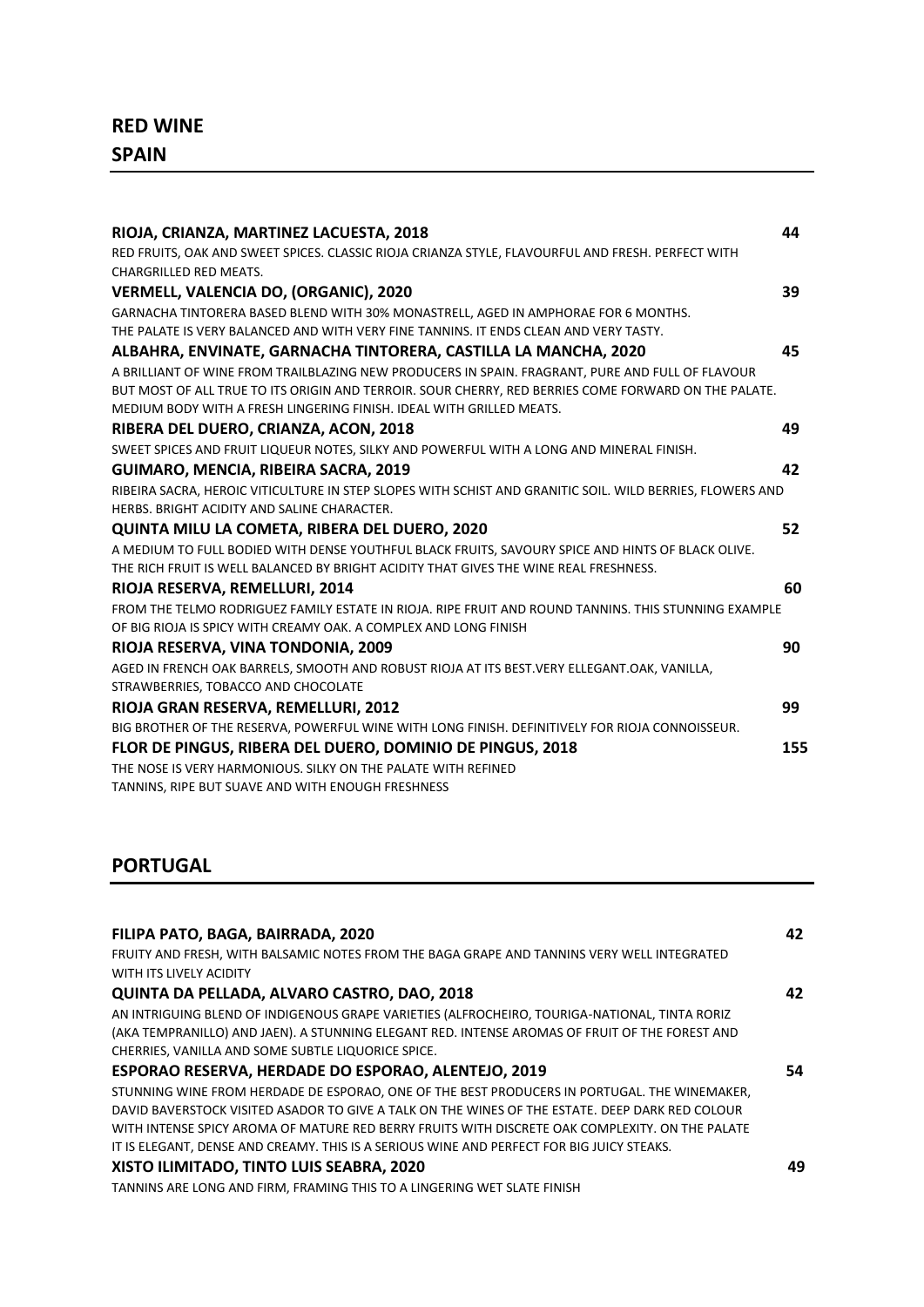| BARBERA APPASSIMENTO, S. SILVESTRO, ITALY, 2019                                                    | 42  |
|----------------------------------------------------------------------------------------------------|-----|
| FULL LUSCIOUS AND CHOCOLATEY, HINTS OF RAISINS, SOUR CHERRIES AND SWEET SPICE.                     |     |
| TOR DEL COLLE RISERVA, VINICOLA BOTTER, MONTEPULCIANO, ABRUZZO, 2018                               | 34  |
| RICH BLACKBERRY AND CHERRY FLAVOURS WITH A HINT OF LIQUORICE. FULL BODIED, SMOOTH AND WARM         |     |
| <b>PRIMITIVO NEGROAMARO BACCANERA, 2020</b>                                                        | 42  |
| GRAPES FROM PUGLIA OFFERING A FULL-BODIED, FRUIT-DRIVEN AND FLAVOURSOME WINE. AGEING IN            |     |
| WOODEN CASKS ENSURES ROUNDNESS AND RIPENESS THAT WILL SMOOTHEN OUT ONCE AIRED                      |     |
| VALPOLICELLA RIPASSO SUPERIORE LA MAROGNE, ZENI, DOCG, 2019                                        | 50  |
| FULL BODIED WITH A VELVETY PALATE OF RICH CHERRY AND RIPE, DARK FRUITS. LONG FINISH                |     |
| <b>BAROLO, GABUTTI BOASSO, 2017</b>                                                                | 92  |
| A SMALL FAMILY ESTATE PRODUCING A RICH, INTENSE, COMPLEX AND ELEGANT BAROLO FROM A SINGLE VINEYARD |     |
| IN SERRALUNGA D'ALBA. EXCELLENT WINE FROM A TOP PRODUCER                                           |     |
| AMARONE, 'COSTASERA', MASI, VENETO, 2016                                                           | 92  |
| FLAVOURS OF DRIED FRUIT AND CHERRIES, UNLIKE SOME AMARONE THIS WINE IS NOT TOO BIG TO BE ENJOYED   |     |
| WITH OUR BARBECUED MEATS OR GAME. GOOD PAIRING WITH OUR RIBS TOO                                   |     |
| <b>BARBARESCO, PRODUTTORI DEL BARBARESCO, 2018</b>                                                 | 85  |
| 100% NEBBIOLO, FULL BODIED VINTAGE, BRIGHT RED FRUIT AND SPICY FLAVOURS WITH A POWERFUL FINISH     |     |
| <b>BAROLO, CASTIGLIONE VIETTI 2017</b>                                                             | 115 |
| ON THE NOSE EXPLOSIVE, OPULATE, CHARMING, HINTS OF PLUMP RIPE RED AND BLACK CHERRIES               |     |

### **NEW WORLD**

| DE MARTINO CABERNET SAUVIGNON, MAIPO VALLEY, CHILE, 2020                                                       | 31  |
|----------------------------------------------------------------------------------------------------------------|-----|
| SMOKY, WITH LOTS OF CURRANT AND LOAM FLAVOURS. SHOWS GOOD RIPE PLUM FRUIT, LIQUORICE AND SWEET                 |     |
| <b>TOASTY NOTES</b>                                                                                            |     |
| <b>MALBEC PUNTO FINAL, RENACER, ARGENTINA, 2020</b>                                                            | 42  |
| THERE ARE RIPE AROMAS WITH VARIETAL CHARACTERISTICS - VIOLETS AND CHERRIES. SWEET AND GLOSSY TANNINS.          |     |
| <b>MALBEC EGGO ZORZAL, TINTO DE TIZA, ARGENTINA, 2017</b>                                                      | 55  |
| MALBEC FROM GUALTALLARY. FERMENTED FOR TEN MONTHS IN EGG-SHAPED CONCRETE VATS, SUPER AROMATIC WITH             |     |
| NOTES THYME, OREGANO AND SPICES. LIMITED EDITION OF 35 THOUSAND BOTTLES, AMAZING VALUE AND TASTE.              |     |
| <b>CAKEBREAD CELLARS, CALIFORNIA, 2018</b>                                                                     | 145 |
| REMARKABLY DELICIOUS NAPA VALLEY CAB SAVIGNOUN WITH ELLEGANT FLAVOUR OF BLACKBERRY, FIG, CURRANT               |     |
| AND FRESH CHERRY. FRENCH OAK SPICE AND HINT OF DARK CHOCOLATE.                                                 |     |
| OTHELLO BY DOMINUS, NAPA VALLEY, CALIFORNIA, 2014                                                              | 120 |
| RICH, ELEGANT AND REFRESHING, EXPRESSING BRIGHT AROMAS OF DARK FRUIT AND ROUND, SILKY TANNINGS.                |     |
| BERINGER, ZINFANDEL, FOUNDERS ESTATE, CALIFORNIA, 2020                                                         | 44  |
| RUBY RED COLOUR, NOSE OF RIPE RED FRUIT, BLACK CHERRIES AND BLACK BERRIES WHICH THEN EVOLVE INTO<br>CHOCOLATE. |     |
|                                                                                                                |     |